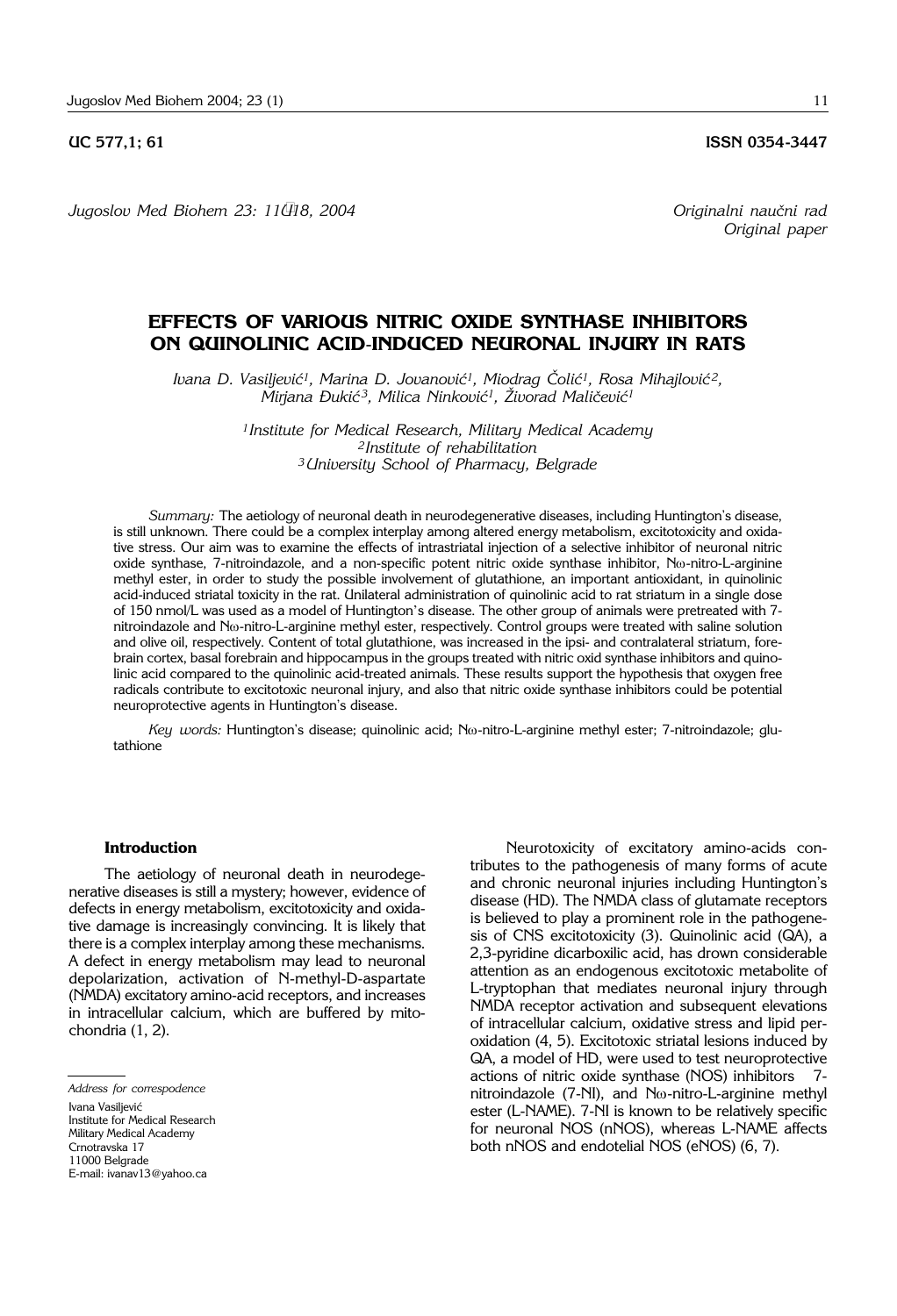If NMDA excitotoxic process does play a role in neuronal degeneration in HD, it is expected that the neurons containing high densities of these receptors are preferentially vulnerable resulting in a depletion of NMDA receptors. The vulnerability of signaling systems to oxidative stress is influenced by intracellular glutathione levels (GSH), indicating that cell-selective susceptibility to inhibition of signal transduction systems by oxidative stress can arise from cellular variations in antioxidant capacity (9, 10).

ronal damage through NMDA receptor activation and

increased NOS activity (8).

Glutathione ( $\gamma$ -glutamylcysteinylglycine) is a naturally occurring tripeptide which, because of its nucleophilic and reducing properties, plays a central role in many metabolic pathways as well as in the antioxidant defense system of most aerobic cells (11).

In view of the above, the present study was undertaken to examine whether the content of total glutathione receiving intracerebral injections of QA can be modulated with pretreatment with 7-NI and L-NAME, respectively.

#### **Material and Methods**

#### *Animals*

The study was carried out on adult Wistar rats of both sexes, with body weight about 250 g. Animals were divided into four groups and were put in macrolen cages (Erath, FRG). Animals had free access to food and water. Average microclimate conditions were as follows: room temperature  $23 \pm 2$  °C, air humidity 55  $\pm$  10%, air was conditioned by 10 to 50 exchanges per hour, and light regimen was in a cycle of 12 hours from 7 to 19 hours. These animals were anesthetized by pentobarbital sodium i.p. in a dose of 0.0405 g/kg b.w., and were placed in a stereotaxic frame.

#### *Experimental procedure*

The rats were divided into seven groups (according to drug treatment) and each group was composed of 8 animals. The first group received an unilateral injection of QA (Aldrich Chemical Company, Inc.) in a single dose of 250.7 mg (dissolved in  $H_2O$ ) using stereotaxic instrument for small animals as coordinate for striatum (8.4; 2.4; 5.0 mm). The second and third groups were treated with 7-NI (Sigma Chemical Co. U.S.A.;  $1 \times 10^{-4}$ g dissolved in olive oil) + QA and 7NI+saline solution (ss). The fourth and fifth groups were treated with L-NAME (Sigma Chemical Co. U.S.A.;  $1 \times 100$ <sup>4</sup> g dissolved in saline solution)+QA and L-NAME+saline solution (ss). 7-NI was immediately used before neurotoxin in contrast to L-NAME that was used thirty minutes before QA. The sixth group received the same volume but only 0.154 mmol/L of saline solution and served as a controlsham-operated (Kss). Finally, the seventh group received the same volume of olive oil and also served as a control (Koo). In all treated animals the injected intracerebral volume was  $10 \times 10^{-6}$  mL.

All animals were killed by decapitation 7 days after the treatment and the brains immediately removed. Ipsi- and contralateral striatum, forebrain cortex, basal forebrain as well as hippocampus from individual animals were quickly isolated and homogenized in ice-cold buffer containing 0.25 mol of sucrose, 0.1 mmol of EDTA, 50 mmol of K-Na phosphate buffer, pH=7.2. Homogenates were centrifuged twice at 1580 g for 15 min at 4  $\degree$ C. The supernatant obtained by this procedure was then frozen and stored at  $70 \text{ °C}$  (12).

#### *Content of total glutathione measurement*

A prepared crude mitochondrial fraction of striatum, forebrain cortex, basal forebrain and hippocampus was used for the appropriate biochemical analysis. Content of total glutathione (GSH+1/2 GSSG, in GSH equivalents) was determined with DTNB-GSSG reductase recycling assay. The rate of formation of 5-thio-2 nitrobenzoic acid (TNB), which is proportional to the total GSH concentration, was followed spectrophotometrically at 412 nm (13).

# *Protein measurement*

The content of protein in the rat brain homogenates (ipsi- and contralateral striatum, forebrain cortex, basal forebrain and hippocampus) was measured by the method of Lowry et al. using bovine serum albumin (Sigma) as standard (14).

## *Data presentation and analysis*

All experiments were done in n=8. Data are expressed as means  $\pm$  SD. Differences among groups were examined using Student's independent t-test. Statistical significance was accepted at  $p<0.05$ .

# **Results**

### *Content of total glutathione in the rat striatum*

Results presented in *Figure 1* show the content of total glutathione (nmol GSH/mg prot.) in ipsi- and contralateral striatum homogenates. QA injection re-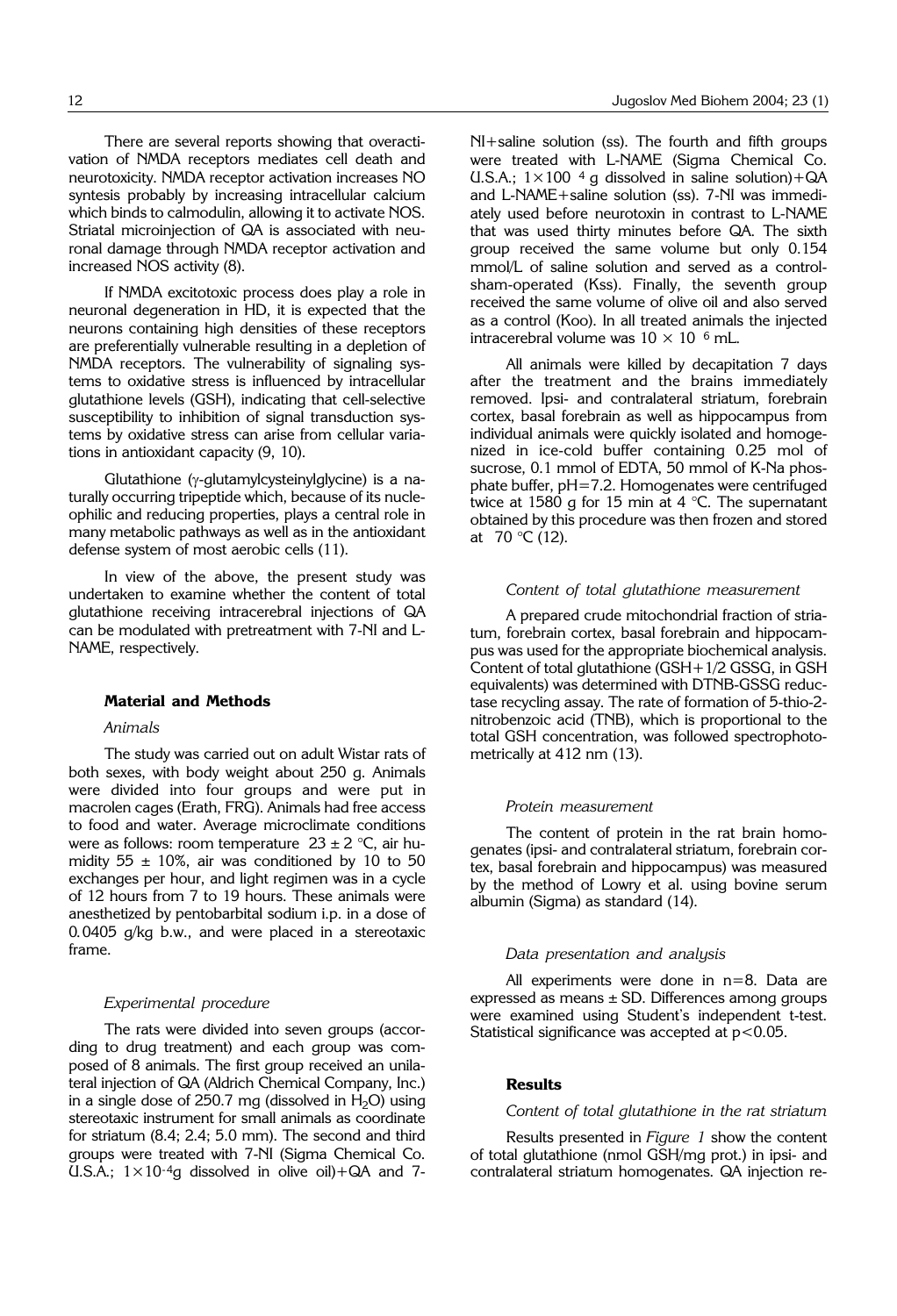

Figure 1. Content of total glutathione in the ipsi- and contralateral striatum of QA- and NOS inhibitors-treated Wistar rats. (Si, Sc = striatum ipsi-, contralateral). Values are given as nmol GSH/mg prot.

Mean  $\pm$  S.D.  $*$  Significance of corresponding values of Kss control group.

Significance of corresponding values of  $QA$ -treated group. (Student's t-test,  $p < 0.05$ ).

sults show a general reduction in glutathione production in ipsi- and contralateral striatum compared to the Kss animals (ipsilateral striatum =  $175.819 \pm 29.181$ ; contralateral striatum =  $139.272 \pm 25.169$ ). There was no statistically significant difference in content of total glutathione obtained from each hemisphere, although injection site was in ipsilateral striatum. 7-NI treatment followed by QA clearly revealed the higher levels of glutathione in ipsi- and contralateral brain structures compared to Kss group (ipsilateral striatum  $175.819 \pm 29.181$ ; contralateral striatum = 139.272 ± 25.169). L-NAME+QA, L-NAME+ ss and 7-NI+ ss treatment showed a significant increase in glutathione levels in contralateral striatum compared to Kss group (contralateral striatum =  $139.272 \pm$ 25.169). Content of total glutathione was significantly increased in ipsi- and contralateral striatum of NOS inhibitors-treated animals as well as in Kss group compared to QA-treated animals (ipsilateral striatum =  $101.025 \pm 23.352$ ; contralateral striatum =  $106.127 \pm 10.025$ 19.346). Glutathione levels evidently decreased in ipsiand contralateral striatum of Koo animals compared to Kss group (ipsilateral striatum =  $175.819 \pm 29.181$ ; contralateral striatum =  $139.272 \pm 25.169$ ). Finally, content of total glutathione was increased in ipsilateral striatum of Koo group compared to QA-treated animals (ipsilateral striatum =  $101.025 \pm 23.352$ ).

# *Content of total glutathione in the rat forebrain cortex*

The effect of different intrastriatal drug injections on the content of total glutathione in forebrain cortex is shown in *Figure 2*. The effect of 7-NI+QA, 7-NI+ ss and L-NAME+QA on glutathione levels in ipsi- and contralateral forebrain cortex was in a significant increase compared to Kss animals (ipsilateral forebrain cortex =  $146.083 \pm 26.56$ ; contralateral forebrain cortex =  $126.415 \pm 21.132$ ). The content of total glutathione was decreased in ipsi- and contralateral forebrain cortex in Koo animals compared with Kss group (ipsilateral forebrain cortex =  $146.083 \pm 26.56$ ; contralateral forebrain cortex =  $126.415 \pm 21.132$ ). L-NAME+QA, 7-NI+QA and 7-NI+ ss treatment in ipsiand contralateral forebrain cortex showed a significant increase in glutathione levels compared to QA-treated animals (ipsilateral forebrain cortex =  $116.916 \pm$ 21.639; contralateral forebrain cortex =  $129.767 \pm$ 20.594). There was not statistically significant difference in content of total glutathione obtained from each hemisphere.

# *Content of total glutathione in the rat basal forebrain*

Results obtained from this brain structure (*Figure 3*) were similar to the previous related to striatum. Content of total glutathione was mutually depleted in ipsi- and contralateral basal forebrain of QA-treated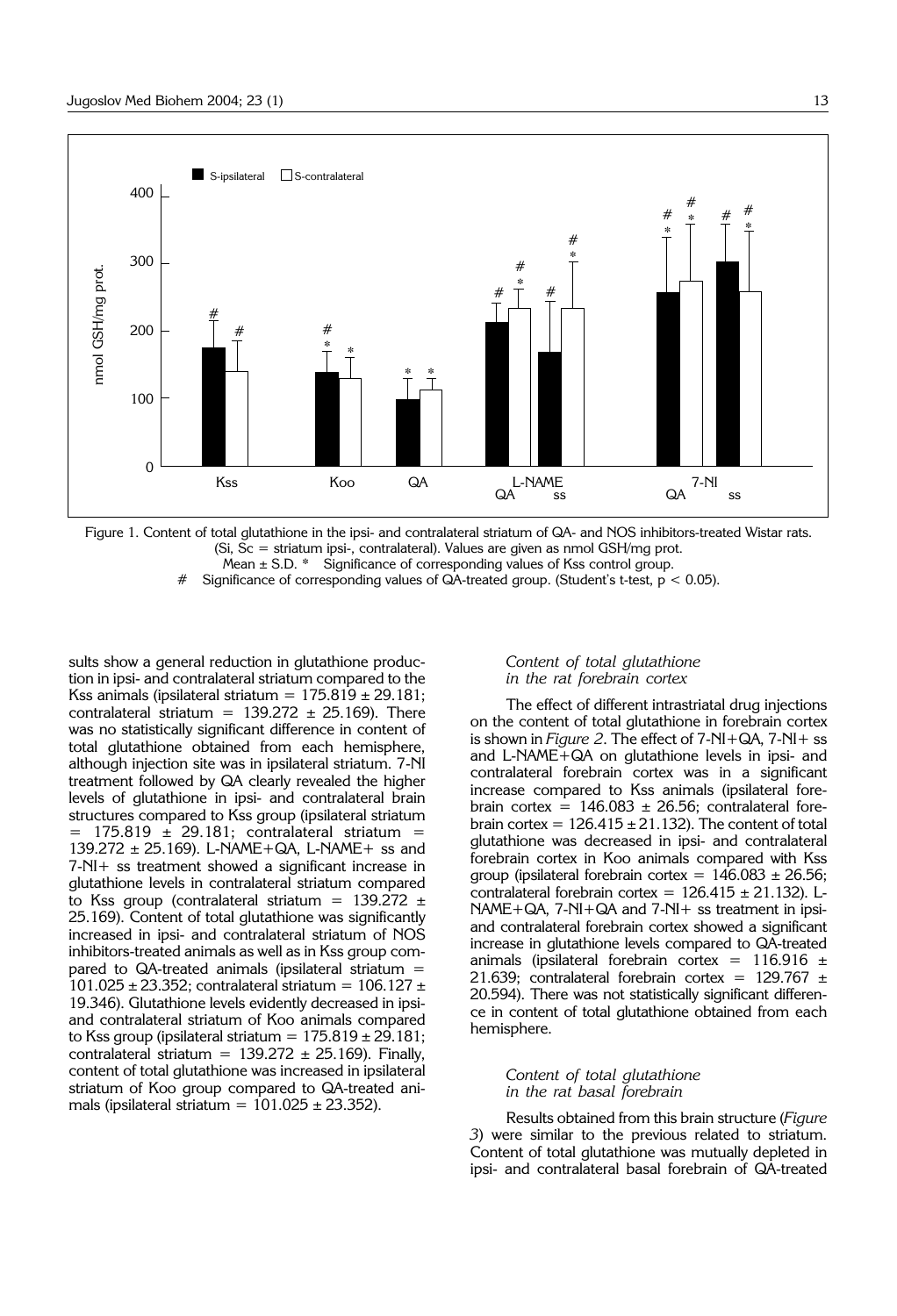

Figure 2. Content of total glutathione in the ipsi- and contralateral forebrain cortex of QA- and NOS inhibitors-treated Wistar rats. (Cxi, Cxc = forebrain cortex ipsi-, contralateral). Values are given as nmol GSH/mg prot. Mean  $\pm$  S.D. \* Significance of corresponding values of Kss control group.

# Significance of corresponding values of  $QA$ -treated group. (Student's t-test,  $p < 0.05$ ).



Figure 3. Content of total glutathione in the ipsi- and contralateral basal forebrain of QA- and NOS inhibitors-treated Wistar rats. (BFi, BFc = basal forebrain ipsi-, contralateral). Values are given as nmol GSH/mg prot. Mean  $\pm$  S.D.  $*$  Significance of corresponding values of Kss control group.

# Significance of corresponding values of  $QA$ -treated group. (Student's t-test,  $p < 0.05$ ).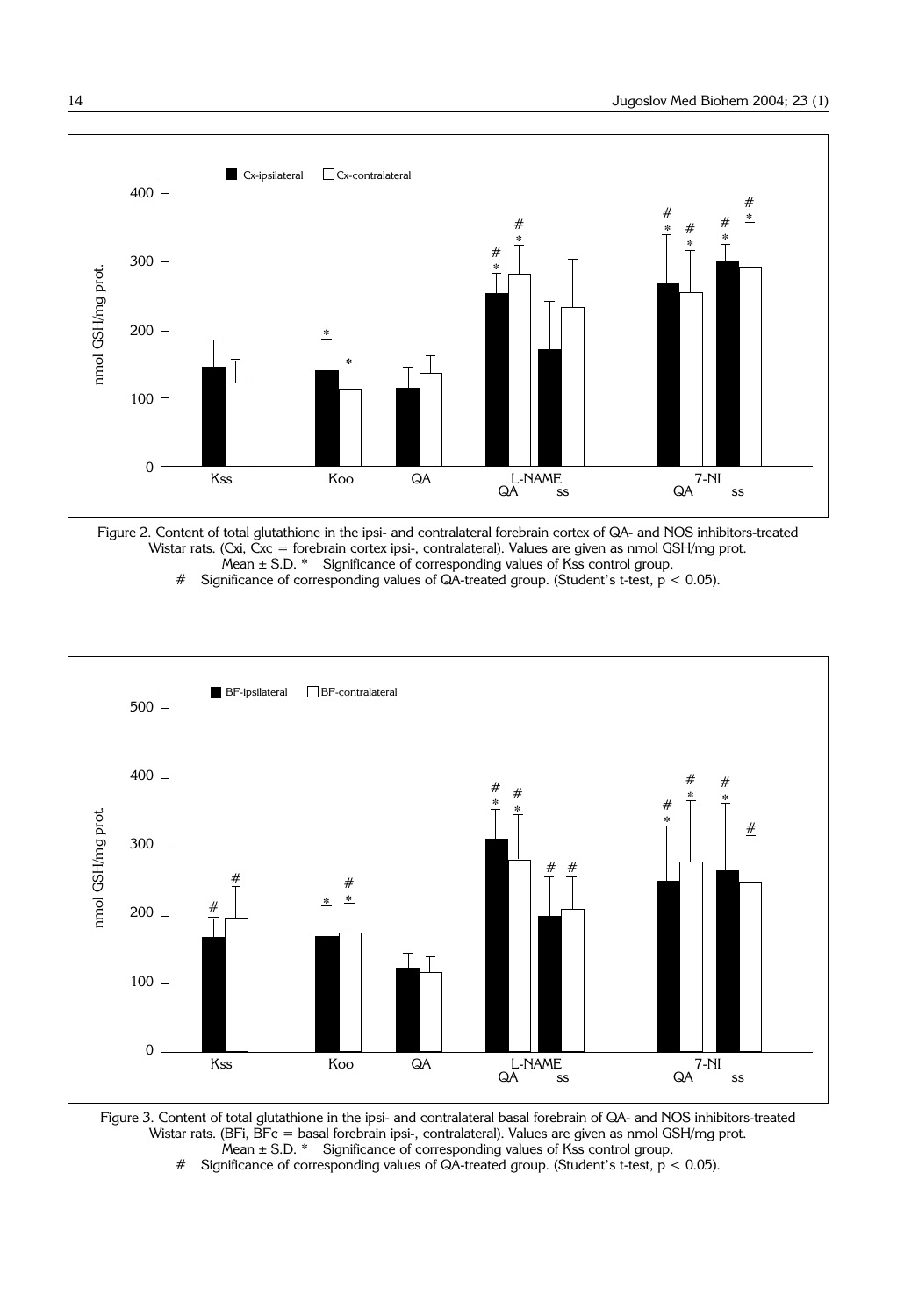animals compared to Kss group (ipsilateral basal forebrain =  $177.048 \pm 21.712$ ; contralateral basal forebrain  $= 193.665 \pm 42.253$ . The effect of L-NAME + QA, 7-NI+QA and Koo control group in ipsi- and contralateral basal forebrain and 7-NI+ ss in ipsilateral basal forebrain on glutathione levels showed a significant increase compared to Kss group (ipsilateral basal forebrain =  $177.048 \pm 21.712$ ; contralateral basal forebrain =  $193.665 \pm 42.253$ ). There was a significant increase in glutathione levels after NOS inhibitorstreated animals and Kss animals in ipsi- and contralateral basal forebrain, as well as in contralateral basal forebrain of Koo animals compared to QA-treated group (ipsilateral basal forebrain =  $134.755 \pm$ 27.829; contralateral basal forebrain =  $124.592 \pm$ 29.944). There was no statistically significant difference in content of total glutathione obtained from each hemisphere.

# *Content of total glutathione in the rat hippocampus*

The effect of different intrastriatal drug injections on glutathione levels in hippocampus is shown in *Figure 4*. The effect of QA-treated group and Koo group on content of total glutathione showed a significant reduction compared to Kss animals (ipsilateral hippocampus=188.155  $\pm$  20.358; contralateral hippocampus=177.581  $\pm$  20.681). L-NAME+QA showed a significant increase in glutathione levels both in ipsi- and contralateral side compared to Kss animals

(ipsilateral hippocampus =  $188.155 \pm 20.358$ ; contralateral hippocampus =  $177.581 \pm 20.681$ ). Content of total glutathione was significantly increased in the ipsi- and contralateral hippocampus of NOS inhibitors-treated animals, as well as in Kss group compared to QA-tre-ated animals (ipsilateral hippocampus=122.555 ± 20.733; contralateral hippocam $pus=122.31 \pm 25.855$ ).

# **Discussion**

Bioenergetic defects and oxidative stress could be critical links in excitotoxic mechanisms of neuronal death. Imbalance between production and removal of free radicals would be abrasive for a neuron (15). Increase in intracellular levels of reactive oxygen species (ROS), frequently referred to as oxidative stress, is a potentially toxic insult which, if not counteracted, will lead to membrane dysfunction, DNA damage and inactivation of proteins. Glutathione-associated metabolism is a major mechanism of cellular protection against agents generated in oxidative stress. Glutathione tripeptide is central in a complex multifaced detoxification system, where there is a substantial inter-dependence among separate component members. Glutathione provides a cell with multiple defences not only against ROS but also against their toxic products (16). A reduced form of this nonprotein thiol is the main endogenous antioxidative compound responsible for control of redox state in the cell as well as in the extracellular space (17).



Figure 4. Content of total glutathione in the ipsi- and contralateral hippocampus of QA- and NOS inhibitors-treated Wistar rats. (Hi, Hc = hippocampus ipsi-, contralateral). Values are given as nmol GSH/mg prot. Mean  $\pm$  S.D.  $*$  Significance of corresponding values of Kss control group.

# Significance of corresponding values of QA-treated group. (Student's t-test,  $p < 0.05$ ).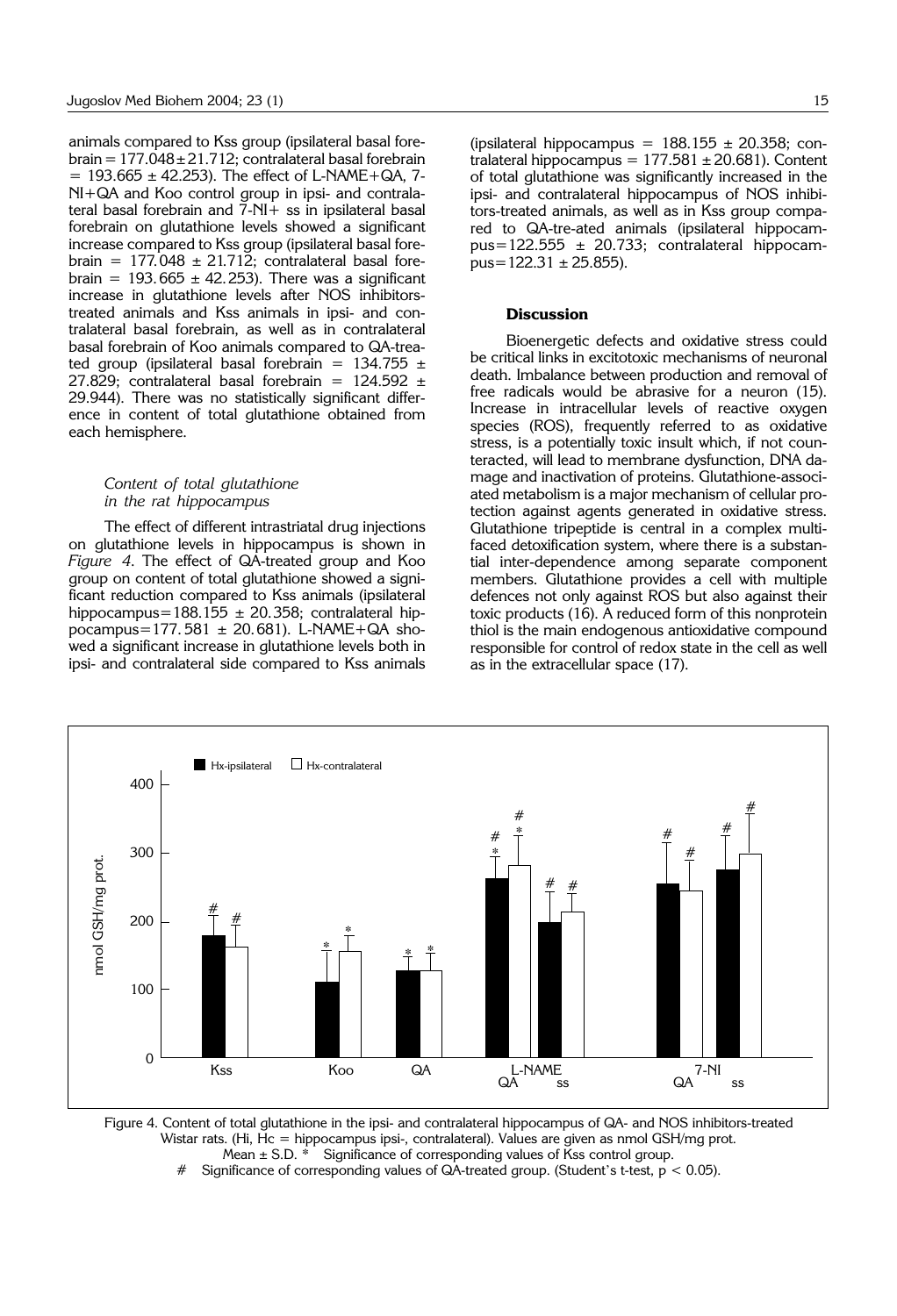QA may lead to the generation of free radicals since it can induce lipid peroxidation in the brain. There could be a connection between the found decrease in GSH level in ipsi- and contralateral striatum of QAtreated animals and this secondary oxidative stress (*Figure 1*). Hydrogen peroxide, formed in the respiratory chain among the other toxic oxygen forms, if not reduced (process dependent on GSH-redox cycle) can induce a generation of aggressive hydroxyl radicals and consequent membrane lipid peroxidation. Oxidation of glutathione could disrupt  $Ca^{2+}$  homeostasis through the oxidation of protein thiol groups of the inner mitochondrial membrane leading to increase of free cytosolic  $Ca^{2+}$  which initiates many potentially toxic reactions dangerous for cell integrity (18). Once activated the chain of free radical reactions has a characteristic spread and propagation of cascade reactions, respectively, with amplifying the initial effects. It means that chain reactions, spread in space and time, lead to the neuronal cell death. These observations are supported by the observed involvement of contralateral striatum, basal forebrain and hippocampus, which are spaciously relatively distinct from ipsilateral striatum, the place of direct neurotoxine use (*Figures 1, 3, 4*).

QA kills hippocampal neurons via an oxidative pathway associated with total glutathione depletion. NMDA receptor activation increases NO synthesis probably by increasing intracellular calcium which binds to calmodulin, allowing it to activate NOS (19). Striatal use of QA is associated with neuronal damage through NMDA receptor activation, increased NOS activity and decrease in the total glutathione content. Decreased total glutathione content in the basal forebrain and hippocampus, the structures distant from ipsilateral treated striatum, could indicate a spatial propagation of oxidative stress, not only in the selectively vulnerable striatal GABA-ergic neurons but in the structures included in the motor and cognitive loops of basal ganglia (*Figures 3, 4*).

NOS inhibitors were proposed as the candidates for the treatment of neurodegenerative disease (20). 7- NI and l-NAME differentially protect striatal and cortical projection neurons and interneurons against the injection of NMDA receptor agonist, QA.

Selective inhibition of nNOS by pharmacological agents such as 7-NI reduces lesion, reinforcing the idea that nNOS contributes to excitotoxic neuronal damage (21). In the present study we report on that 7- NI increased the content of total glutathione in ipsiand contralateral striatum, forebrain cortex, basal forebrain and hippocampus compared to QA-treated animals. Moreover, the less selective nNOS inhibitor L-NAME altered not the content of total glutathione in ipsi- and contralateral forebrain cortex when the L-NAME+saline solution were acutely used to the rat striatum (*Figure 2*). Excessive NOS dependent on NO release during high levels of NMDA receptor stimulation results in production of toxic hydroxyl radicals and

nitrogen dioxide. In the present report 7-NI was effective in elevation of total glutathione content in the forebrain cortex, while L-NAME was ineffective. One possible explanation of these results is the relative specificity of the two compounds in nNOS. While the neuroprotective properties of 7-NI are likely an antagonism of nNOS, the trend toward increased lesion with L-NAME may have resulted from nonspecific antagonism of eNOS. The relative effectiveness of NOS antagonists as neuroprotectants may in part depend on their relative specificity of the neuronal form of NOS.

According to the assumption that L-NAME, a non-specific potent NOS inhibitor, protects neurons from reactive oxigen species, we found increased total glutathione content in ipsi- and contralateral striatum, basal forebrain and hippocampus. These effects of L-NAME could be due to the influence on the cellular antioxidant defence system, stimulated cellular repair system or decreased slow excitotoxicity effects and their spatial and temporal propagation (22). L-NAME indirectly regulates the metabolism of glutathione, a small reduced peptide, involved in the detoxification of free radicals (23). Content of total glutathione was increased in ipsi- and contralateral striatum, basal forebrain and hippocampus of L-NAME+QA and L-NAME+saline solution treated animals, as well as in ipsi- and contralateral forebrain cortex of L-NAME+ QA treated animals compared to QA-treated group. This indicates that the main protective influence of L-NAME includes its direct and indirect participation in glutathione metabolism and its effects on cellular homeostasis.

The content of total glutathione, as a indicator of reduced cell atmosphere, was mutually depleted in ipsilateral striatum and contralateral basal forebrain of olive oil-control group (Koo) compared to QA-treated animals (*Figures 1, 3*). Synthesis of GSH is closely related to the cell redox state represented by NAD(P)H/NAD(P) ratio that is dependent on glucose-6-phosphate dehydrogenase activity. GSH depletion could contribute to neuronal apoptosis in HD through oxidative stress and mitochondrial dysfunction (24).

The age-related onset and progressive course of HD may be due to a cycling process between impaired energy metabolism and oxidative stress. The deleterious networks in the brain of HD are formed on the basis of the intimate interactions among the key pathogenic factors, including oxidative damage, aberrant calcium homeostasis and metabolic compromise. The present results indicate that striatal lesions induced changes in the functional activity of basal ganglionic nuclei and NOS inhibitors partly reversed the alterations in the functional state of the basal ganglia circuitry. In our study the *in vivo* cytoprotective effects of NOS inhibitors against striatal excitotoxic lesions suggest that both 7-NI and l-NAME could be used as potential neuroprotective agents in HD, which has been suggested to involve excitotoxicity.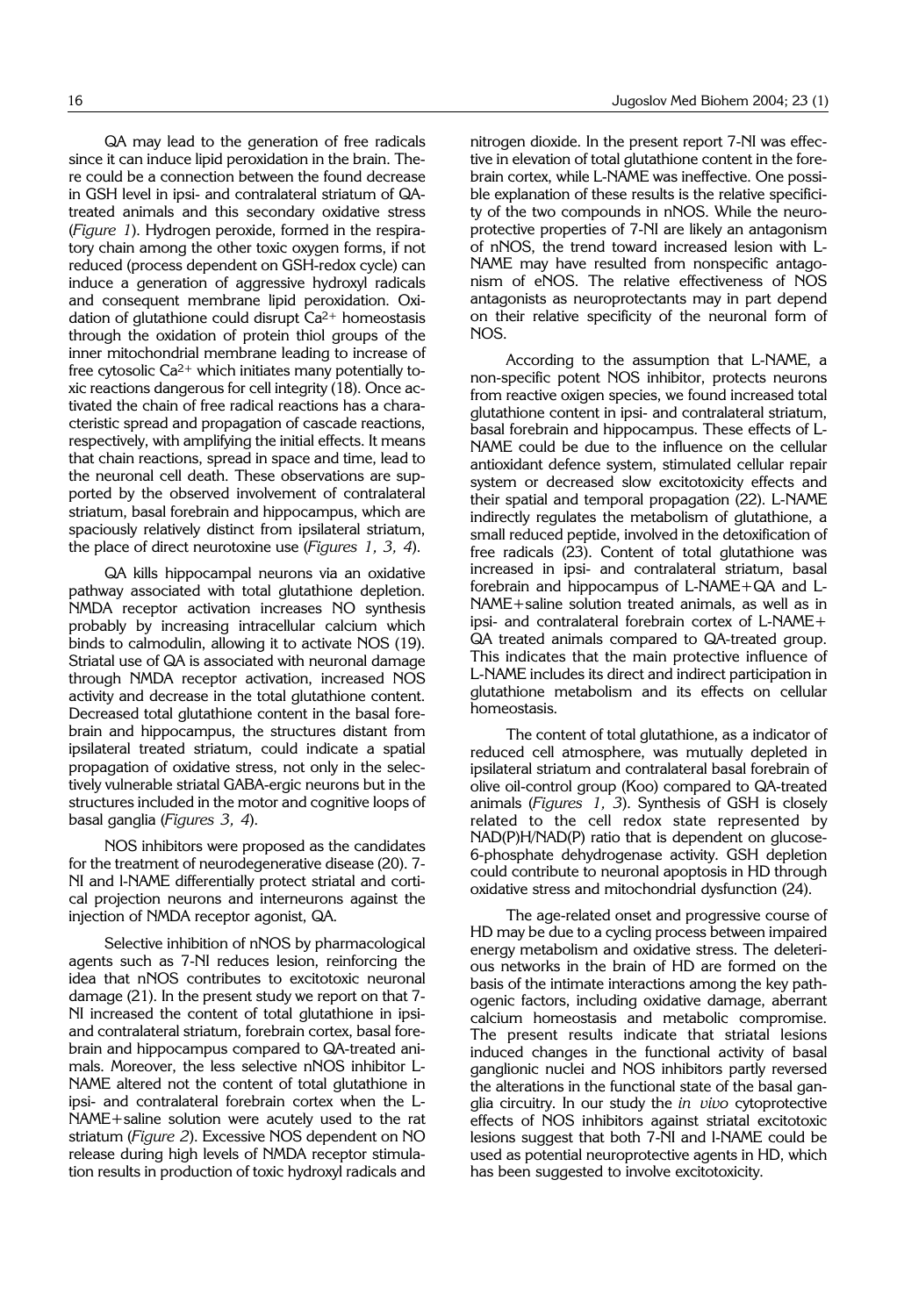# EFEKTI RAZLIČITIH INHIBITORA AZOT OKSID SINTAZE NA OŠTEĆENJE NEURONA INDUKOVANO HINOLINSKOM KISELINOM KOD PACOVA

Ivana D. Vasiljević<sup>1</sup>, Marina D. Jovanović<sup>1</sup>, Miodrag Čolić<sup>1</sup>, Rosa Mihajlović<sup>2</sup>,  $\text{Miriana}$  *Dukić<sup>3</sup>*, Milica Ninković<sup>1</sup>, Živorad Maličević<sup>1</sup>

*1Institut za medicinska istra`ivanja, Vojnomedicinska akademija 2Institut za rehabilitaciju 3Farmaceutski fakultet, Beograd*

*Kratak sadr`aj:* Etiologija selektivnog umiranja neurona u neurodegenerativnim bolestima je nepoznata, iako postoje dokazi o defektu energetskog metabolizma, ekscitotoksičnosti i oksidativnom oštećenju. Verovatno je da ključnu ulogu ima kompleksna interakcija između ovih mehanizama. Cilj ovog rada bio je da se ispitaju efekti intrastrijatne primene selektivnog inhibitora neuronske azot oksid sintaze, 7-nitroindazola, kao i nespecifičnog inhibitora azot oksid sintaze, Nw-nitro-l-arginin metil estra, zbog moguće uključenosti glutationa, ključnog antioksidansa, u toksičnost strijatuma izazvanu hinolinskom kiselinom, kod pacova. Unilateralna aplikacija hinolinske kiseline, u strijatum pacova u pojedinačnoj dozi od 150 nmol/L korišćena je kao model Hantingtonove bolesti. Druge grupe životinja tretirane su 7-nitroindazolom, odnosno N<sub>o-</sub>nitro-l-arginin metil estrom. Kontrolne grupe dobijale su fiziološki rastvor, odnosno maslinovo ulje. Sadržaj ukupnog glutationa je povećan u ipsi- i kontralateralnom strijatumu, kori prednjeg mozga, bazalnom prednjem mozgu i hipokampusu grupa životinja koje su pored hinolinske kiseline primile i odgovarajući inhibitor neuronske azot oksid sintaze, u poređenju sa grupom tretiranom samo neurotoksinom. Ovi podaci pokazuju da kiseonični slobodni radikali učestvuju u ekscitotoksičnom oštećenju neurona, kao i da inhibitori azot oksid sintaze mogu biti potencijalni neuroprotektivni agensi u Hantingtonovoj bolesti.

*Klju~ne re~i:* Hantingtonova bolest; hinolinska kiselina; Nw-nitro-l-arginin metil estar; 7-nitroindazol; glutation

# **References**

- 1. Hansson O, Guatteo E, Mercuri NB, Bernardi G, Li XJ, Castilho RF, Brundin P. Resistance to NMDA toxicity correlates with appearance of nuclear inclusions, behavioural deficits and changes in calcium homeostasis in mice transgenic for exon 1 of the huntington gene. Eur J Neurosci 2001; 14 (9): 1492 504.
- 2. Tkac I, Keene CD, Pfeuffer J, Low WC, Gruetter R. Metabolic changes in quinolinic acid-lesioned rat striatum detected non-invasively by in vivo (1)H NMR spectroscopy. J Neurosci Res 2001; 66 (5): 891 8.
- 3. Popoli P, Pintor A, Domenici MR, Frank C, Tebano MT, Pezzola A, Scarchilli L, Quarta D, Reggio R, Malchiodi-Albedi F, Falchi M, Massotti M. Blockade of striatal adenosine A2A receptor reduces, through a presynaptic mechanism, quinolinic acid-induced excitotoxicity: possible relevance to neuroprotective interventions in neurodegene-rative diseases of the striatum. J Neurosci 2002; 22 (5): 1967'75.
- 4. Harris CA, Miranda AF, Tanguay JJ, Boegman RJ, Beninger RJ, Jhamandas K. Modulation of striatal quinolinate neurotoxicity by elevation of endogenous brain kynurenic acid. Brit J Pharmacol 1998; 124: 391 9.
- 5. Moroni F. Trytophan metabolism and brain function: focus on kynurenine and other indole metabolites. Europ J Pharmacol. 1999; 375: 87 100.
- 6. Chabrier PE, Demerle-Pallardy C, Auguet M. Nitric oxide synthases: targets for therapeutic strategies in neurological diseases. Cell Mol Life Sci 1999; 55 (8 9): 1029 35.
- 7. Deckel AW, Gordinier A, Nuttal D, Tang V, Kuwada C, Freitas R, Gary KA. Reduced activity and protein expression of NOS in R6/2 HD transgenic mice: effects of L-NAME on symptom progression. Brain Res 2001; 919 (1): 70 81.
- 8. Deckel AW. Nitric oxide and nitric oxide synthase in Huntington's disease. J Neurosci Res 2001; 64 (2): 99' 107.
- 9. Blundell TL, Burke DF, Chirgadze D, Dhanaraj V, Hyvonen M, Innis CA, Parisini E, Pellegrini L, Sayed M, Sibanda BL. Protein-protein interactions in receptor activation and intracellular signalling. Biol Chem 2000; 381 (9 10): 955 9.
- 10. Žekić RV, Štajn AŠ, Saičić YS, Spasić MB, Milovanović SR. Antioksidacioni zaštitni sistem. In: Žekić RV, Štajn Aš, Saičić YS, Spasić MB, Milovanović SR. Toksikološki značaj zaštite od oksidacionih oštećenja. Kragujevac: prirodno matematički fakultet; 2000. p.18 35.
- 11. Overbokk KK, Svardal A. The effect of glutathione modulation on the concentration of homocysteine in plasma of rats. Pharmacol Toxicol 2000; 87 (3): 103 7.